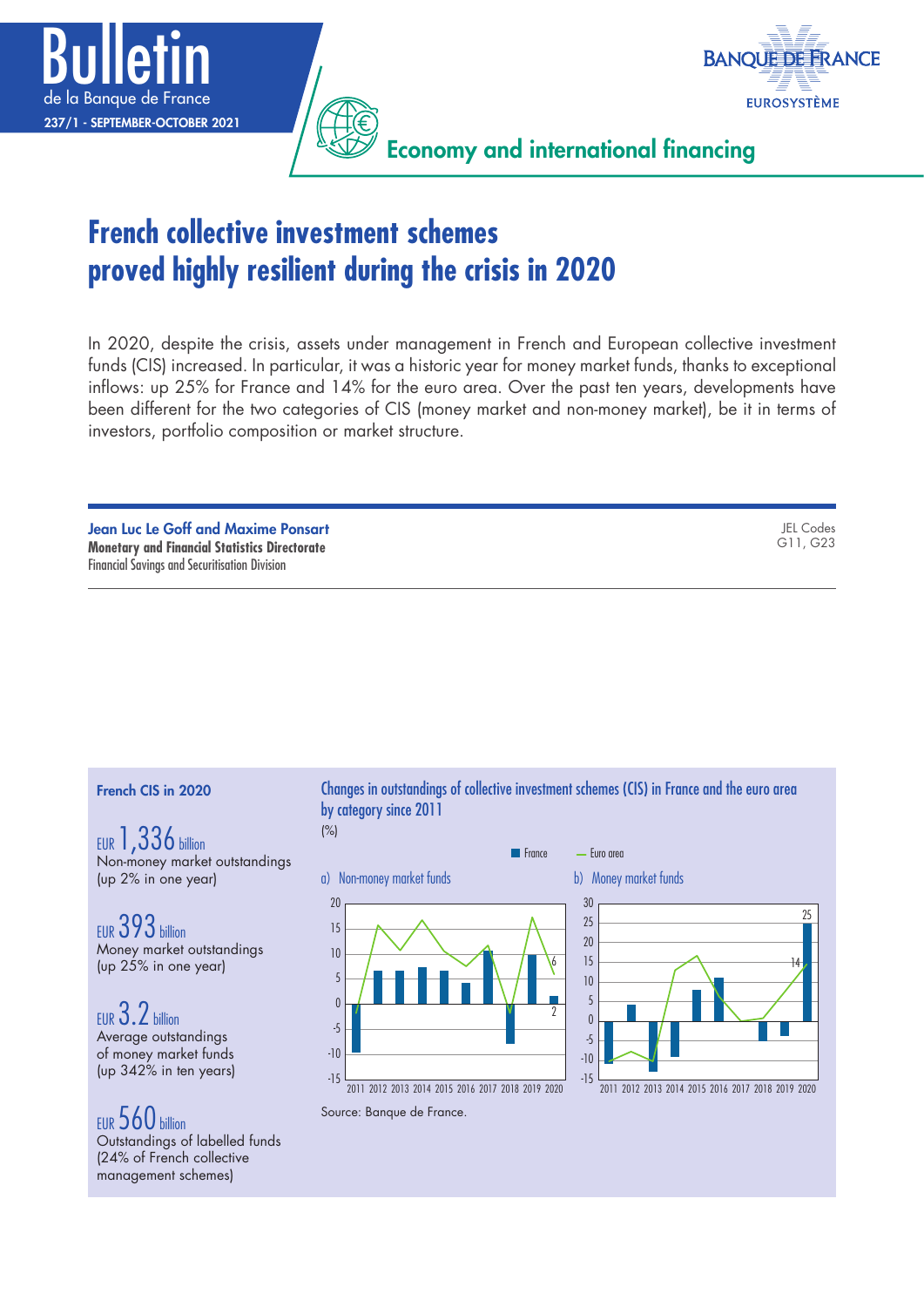



### **1 In the context of the crisis, French and European CIS have played their role as a flexible and secure instrument to allow investors to adjust their savings**

The net assets of French money market and non‑money market funds grew by 25% and 1.6% respectively in 2020

The net assets of French CIS amounted to EUR 1,729 billion at the end of 2020, consisting of EUR 1,336 billion for non-money market funds and EUR 393 billion for money market funds. The total balance sheet of CIS (EUR 1,915 billion) corresponds to 11% of the total assets managed by the French financial sector as a whole, including funds deposited in banks, CIS and insurers, and estimated at almost EUR 18,200 billion.

In 2020, despite a turbulent first quarter, the net subscriptions and changes in value of French CIS were positive overall. After three consecutive years of net investor outflows, money market funds recorded inflows of EUR 80 billion in 2020 (see Chart 1), i.e. an increase of 25% year-on-year, which constitutes a record since 2006. Money market fund outstandings thus returned to their end-2010 level (see Chart 1). This exceptional annual inflow contrasted with the strong demand for net redemptions (EUR 53 billion) that took place in March 2020 (see Box 1 below). This outflow was mainly driven by non-financial corporations in order to meet their cash flow needs (see below).

Non-money market fund flows were also positive in 2020 (up EUR 5 billion), after two years of significant outflows. Their valuation reached EUR 16 billion, i.e. up 1.2% year-on-year, which is below the average annual valuation over the past ten years (3.9%). However, this valuation level is still respectable given the shock that occurred in March on the markets, with a loss of value over one month of EUR 103 billion, i.e. a drop of 8%. This loss was more than offset over the rest of the year, particularly in November 2020, with a historic valuation of EUR 69 billion (5.6% monthly).

By category of non-money market funds, in 2020 employee savings funds and real estate funds were the most buoyant, with inflows increasing by EUR 7 billion and EUR 6 billion respectively (see Chart 2 below). Employee savings funds thus benefited from the excess savings generated by the fall in consumption and from government measures favouring these schemes. Real estate funds recorded a total of EUR 68 billion in inflows over ten years, and also made a significant contribution to the overall inflows of non-money market funds over the period. Furthermore, labelled funds were increasingly popular with investors (see Box 2 below).



### C1 Changes in French CIS flows and asset valuations, 2011‑2020

(EUR billions)

Source: Banque de France.

Note: CIS Collective investment schemes.

Outstandings of non-money market funds: 39% increase between 2010 (EUR 963 billion) and 2020 (EUR 1,336 billion). Outstandings of money market funds: stability between 2010 (EUR 394 billion) and 2020 (EUR 393 billion).

**BANQUE DE FRANCE**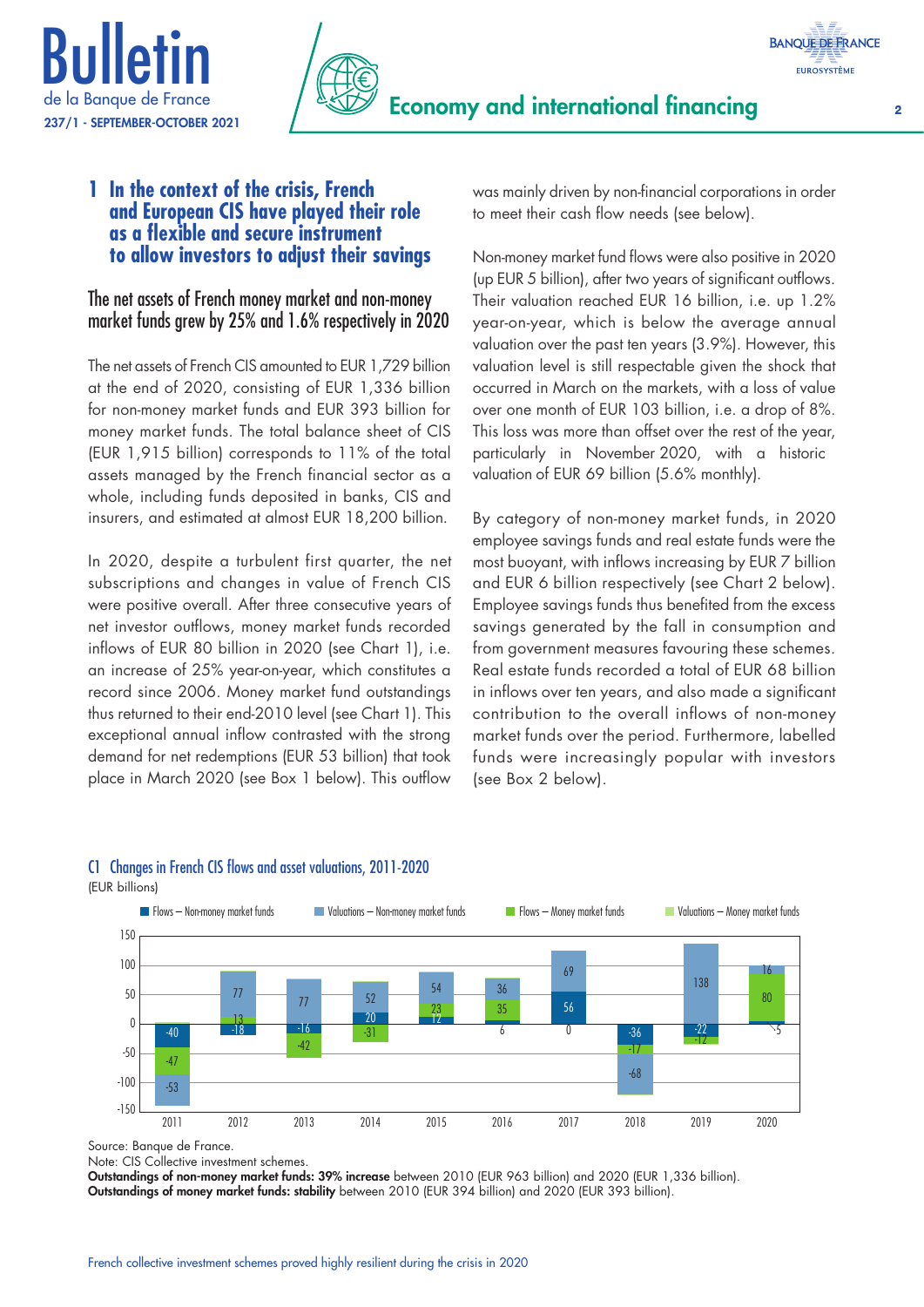



#### C2 Breakdown of flows and valuation of assets of French non‑money market funds, by category, in 2020



Source: Banque de France.

Notes: For mixed funds, there were outflows of EUR 12.8 billion and valuation gains of EUR 7 billion, with year-end outstanding of EUR 350 billion.

Box 1

#### Towards a new regulation of money market funds to enhance their resilience

The run (massive redemption request) observed on French money market funds in March 2020 (EUR 53 billion net withdrawals, -16% in outstandings, see Chart) had no major impact and was short-lived: all money market funds were able to honour redemption requests and their situation quickly improved to end the year exceptionally well thanks to government's support measures for the economy.



These funds have been affected by the high degree of uncertainty surrounding asset valuations and the macroeconomic outlook. However, the money market was severely disrupted by a self‑perpetuating spiral of declining demand,

…/…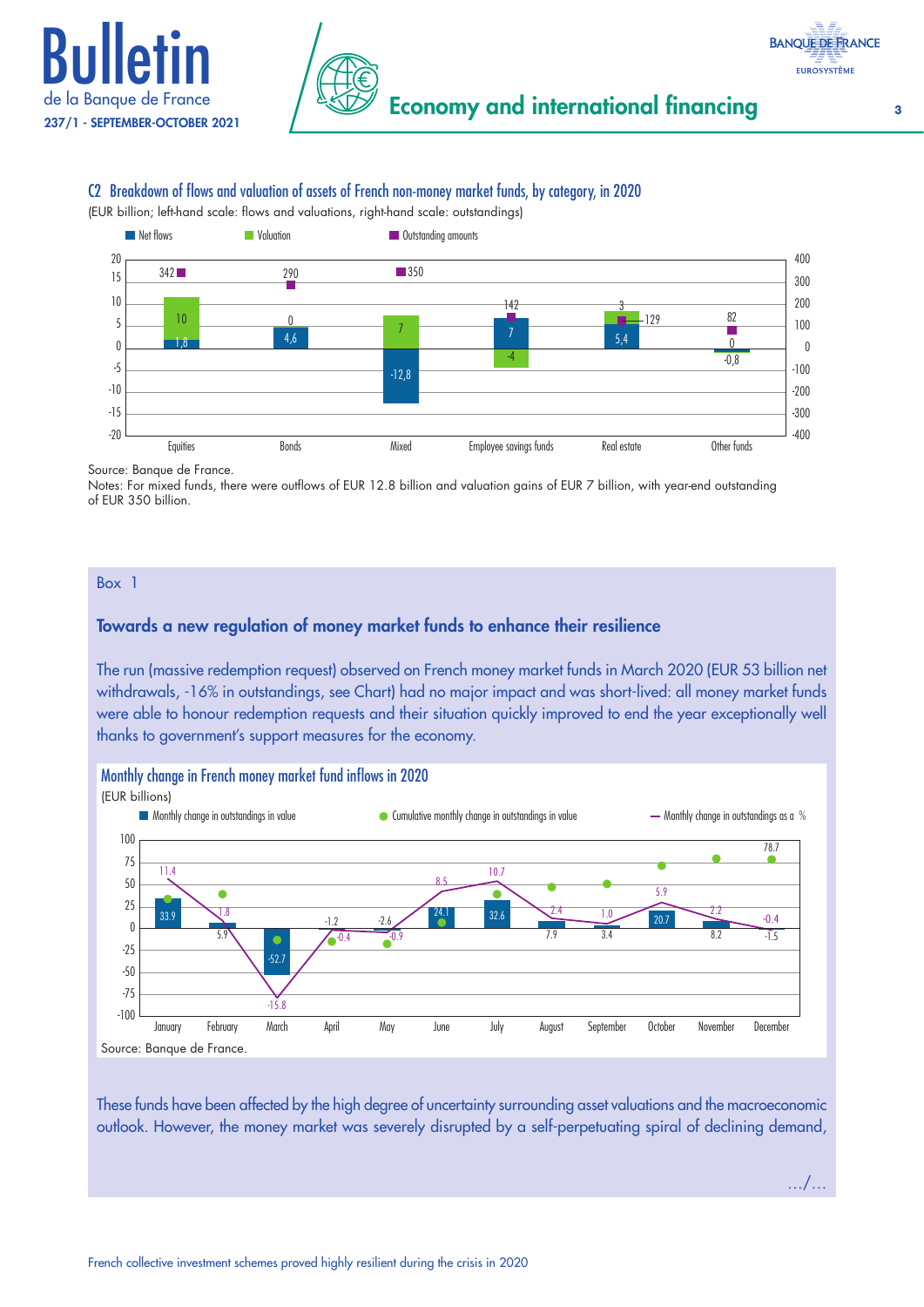



Economy and international financing <sup>4</sup>

rising rates, falling security prices and declining valuations of money market funds, exacerbating sell‑offs (‑9% on assets in March).

The Eurosystem's intervention to ensure that the short-term securities market remained liquid proved necessary to stabilise the situation quickly and contain liquidity risk. These tensions rekindled fears of a liquidity crisis in this segment and led regulators and supervisors to reflect on the implementation of new prudential rules to better manage these risks. An already substantial arsenal had been put in place in the wake of the 2008 crisis to follow‑up on the lessons learned from that period. On the asset side, the funds' portfolios must comply with maturity limits and daily and weekly liquidity ratios to ensure a certain liquidity buffer. On the liabilities side, liquidity management tools have been made available to managers (swing pricing, capping or suspension of redemptions, redemptions in kind, ring-fencing, etc.) in order to reduce the risk of massive investor runs in the event of a crisis.

Work is underway at the European and international levels to shore up the stability of the money market fund sector via a macroprudential approach. In March 2021, the European Securities and Markets Authority (ESMA) launched a consultation on proposals for reforming the regulation of money market funds in the run‑up to the July 2022 review of the EU regulation on money market funds.

#### BOX 2

#### Significant growth in labelled funds

In France, the development of labelled funds has accelerated in recent years in a context of generally low returns and a shift in savings towards meaningful investments. There are currently five main labels, three of which are public labels based on extra‑financial criteria and which are increasingly popular with investors. Outstandings of labelled funds (EUR 560 billion) represented 24% of French collective investment schemes excluding securitisation (EUR 2,330 billion at end‑2020)1.

The ISR (*investissement socialement responsable*, or Socially Responsible Investment – SRI) label, defined as "an investment that seeks to reconcile economic performance and social and environmental impact by financing companies that contribute to sustainable development, regardless of their sector of activity" is the most widespread to date, with outstandings exceeding EUR 500 billion at the end of March 2021. This is followed by the Greenfin



(EUR billions)



Sources: French Ministry for the Ecological and Solidarity Transition, Finansol, CIES; authors' calculations. Notes: The figures given are the latest available as at 31 March 2021. ISR – *investissement socialement responsable*, Socially Responsible Investment; CIES – *Comité intersyndical de l'épargne salariale*, Inter-union Committee on Employee Savings.

label (EUR 20 billion in outstandings), which targets the energy and ecological transition; the CIES label (*Comité intersyndical de l'épargne salariale*), based on the "SRI" concept and intended for employee savings funds

1 Source: *Association française de la gestion financière* (AFG – the French Asset Management Association).

…/…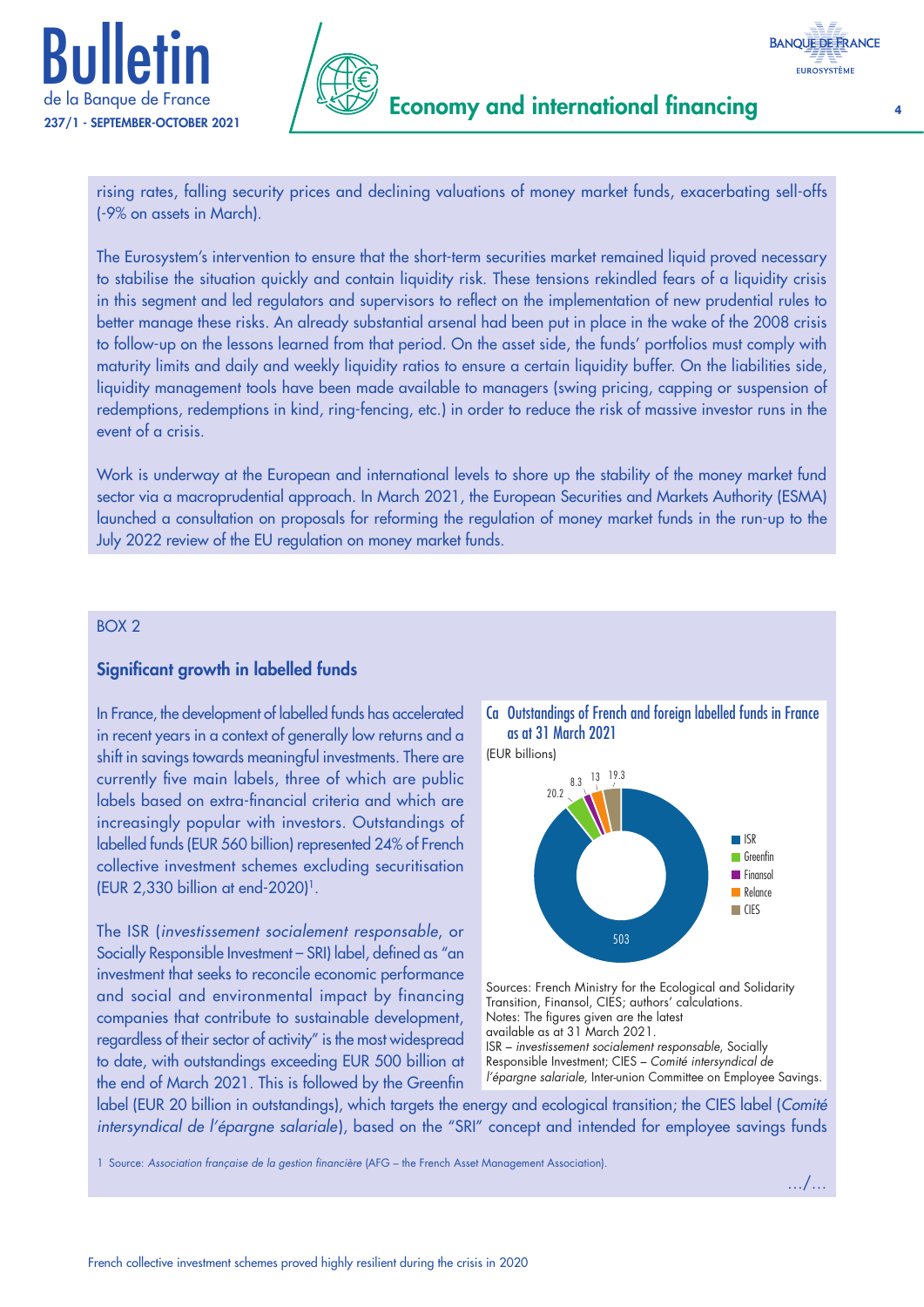



(EUR 19 billion in outstandings); and the "Relance" label (EUR 13 billion in outstandings), which enables investors to support the equity and quasi‑equity of French companies (small and medium‑sized enterprises, and intermediate‑sized enterprises), both listed and unlisted, and thus to contribute to the recovery of the French economy. Lastly, the Finansol label (EUR 8.3 billion) allows investors to channel their savings or financial assets into financing companies and associations engaged in activities with a strong social and/or environmental purpose.

Over one year, the outstandings of French SRI‑labelled funds rose sharply from EUR 88 billion to EUR 230 billion at the end of 2020. At 31 December 2020, money market funds were the most highly represented asset class with 45% of outstandings. Equity funds account for one third of outstandings.

The growth in outstandings testifies to the attractiveness of this type of fund to investors. This is reflected in the annual subscription rates, which are above the average for funds in the same category.

The performance rates, which were almost identical to the average of funds in the same category until June 2020, appear to be higher in the second half of 2020. In order to consolidate this successful entry into the range of financial investments, the ISR label is currently being reviewed. This review aims to strengthen its requirements in terms of transparency, monitoring the impact of portfolios with regard to environmental, social and governance (ESG) criteria and hence to bolster the confidence of investors in these products.



### Euro area CIS remained equally robust in 2020

In the other euro area countries, money market funds also benefited from significant investor inflows in 2020, despite the market turbulence at the beginning of the year. Ireland and Luxembourg, which are the two main players along with France (the three countries account for 99% of euro area outstandings), recorded

net inflows of EUR 87 billion (15% of outstandings) and EUR 68 billion (20% of outstandings) respectively in 2020 (see Chart 3a below). Compared to French funds, these countries were less affected in March thanks to an asset structure perceived as less risky (larger share of sovereign securities) and an investor base whose behaviour proved to be more stable. However, they recorded lower inflows during the rest of the year.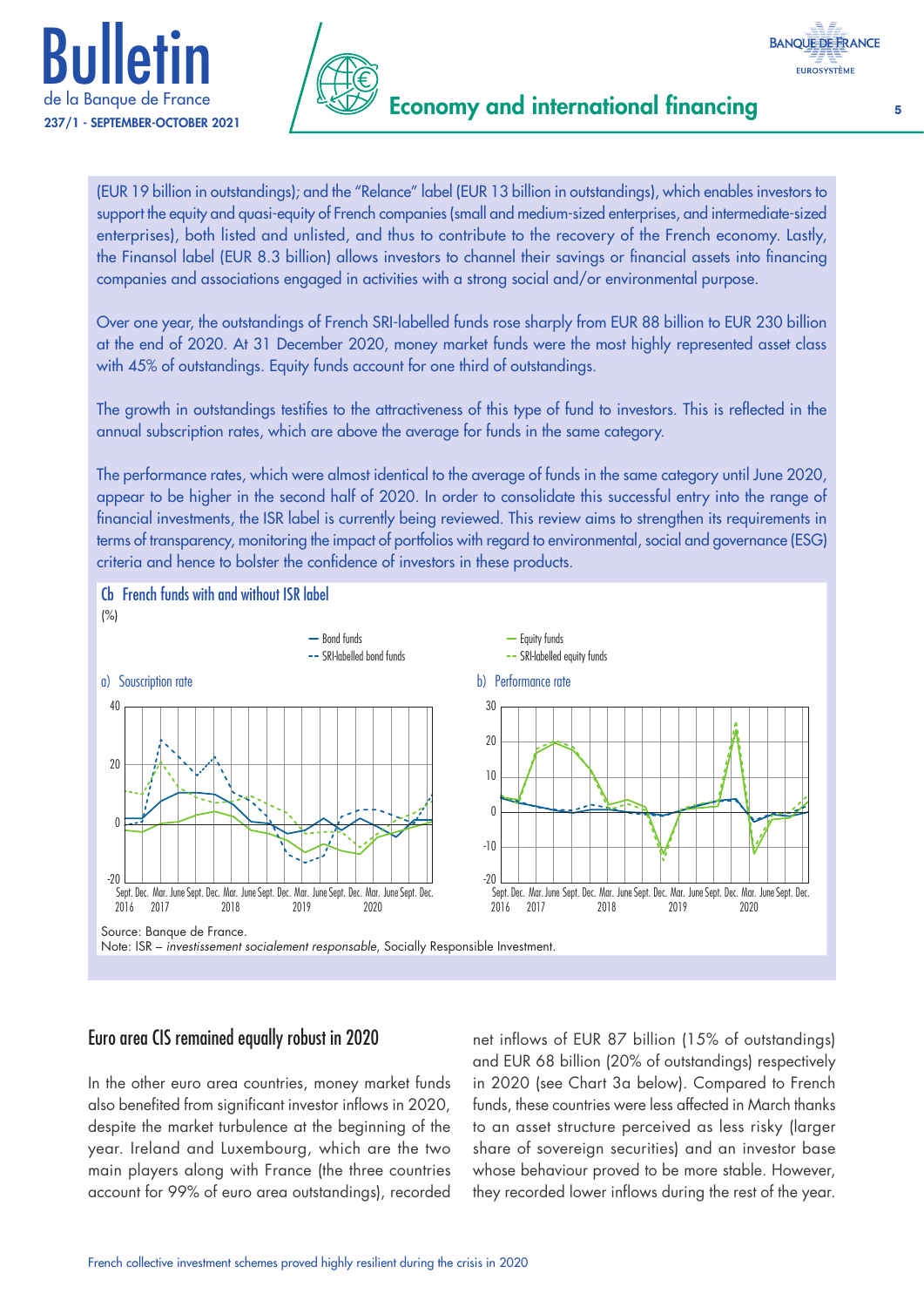



C3 Breakdown of the changes in outstandings in flows and valuations, by country (EUR billions)





Sources: Banque de France, European Central Bank.

Moreover, the valuation of Luxembourg and Irish funds fell by 6% over the year, in connection with dollar and sterling denominated funds.

For non-money market funds, the performance in the euro area in 2020 was in line with the average trend over the last ten years (see Chart 3b): Luxembourg, Ireland and Germany showed steady growth with sustained flows. They manage EUR 10,000 billion in outstandings, i.e. two-thirds of the aggregate euro area outstandings (EUR 13,718 billion), and record EUR 404 billion in net flows over 2020, i.e. 82% of the total. France is the fourth largest European player, with a market share of 11% (down 6 percentage points over ten years).

## **2 The main subscribers to the funds: non‑financial corporations and insurance companies**

## The share of residents in money market funds has fallen by 15 percentage points over ten years

At the end of 2020, French insurance companies and non-financial corporations held 61% of the consolidated money market funds outstandings (32% and 29% respectively). The other significant holding sectors are euro area banks and other residents (other financial intermediaries account for 6% and general government for 5%). The share held directly by households (and NPISHs – Non-Profit Institutions Serving Households) remained very low (2%), as they prefer to invest their liquid financial savings in regulated savings accounts or, simply, in overnight deposits (see Charts 4 and 5 below). Thanks to the state-guaranteed loans that have bolstered their cash position, companies were the largest investors in 2020, accounting for EUR 32 billion, i.e. 40% of total investor inflows for the year.

Over the period 2011-2020, the share of money market funds held by residents fell sharply (from 95% to 80%). The share of non-resident investors, for its part, increased by 15 percentage points to 19% of outstandings at the end of 2020, reflecting the attractiveness of French money market funds, particularly in Europe (up 12 percentage points). Investors from outside the euro area still represent a small minority (4%).

Over the last ten years, resident outflows were mainly from French non-financial corporations (-12 percentage points). Households (and NPISHs) also withdrew EUR 35 billion (see Chart 5 below) and their share of total outstandings fell from 10% to 2%. Insurers, for their part, invested EUR 26 billion over the 2011-2020 period, increasing their share of total holdings (32% at the end of 2020, compared with 24% in 2010).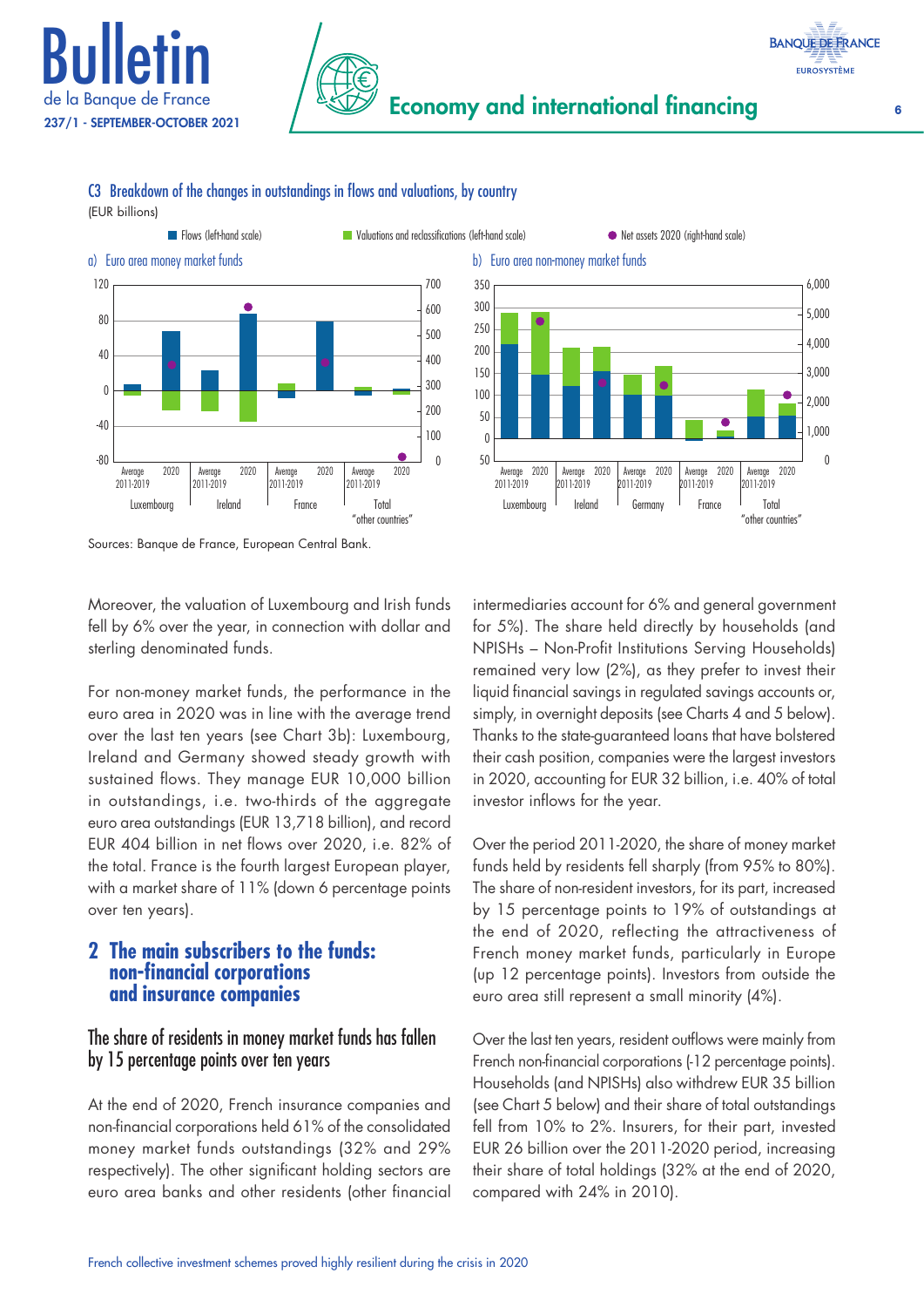



#### C4 Breakdown of French CIS by holding sector at end‑2020

#### (EUR billions)

| Non-money market funds (1,185)      |                                     |                                 |                                                                            | Money market funds (306)<br><b>Insurers</b> |  | Non-financial             |                                 |
|-------------------------------------|-------------------------------------|---------------------------------|----------------------------------------------------------------------------|---------------------------------------------|--|---------------------------|---------------------------------|
| <b>Insurers</b><br>(515; 44%)       |                                     | <b>Households</b><br>(274; 23%) |                                                                            | $(98; 32\%)$                                |  | corporations<br>(88; 29%) |                                 |
|                                     |                                     |                                 |                                                                            | Euro area MFIs                              |  | Other residents           | <b>Other</b>                    |
| General<br>government<br>(151; 13%) | Other<br>residents<br>$(118; 10\%)$ |                                 | Euro area<br><b>MFIs</b><br>$(90; 7\%)$<br>Other non-residents<br>(37; 3%) | (54; 18%)                                   |  | $(44; 14\%)$              | $non-$<br>residents<br>(22; 7%) |

Source: Banque de France.

Notes: Consolidated holdings, excluding own holdings by Collective Investment Schemes (CIS). The ''households'' item includes Non-Profit Institutions Serving Households (NPISHs).

MFI, Monetary Financial Institutions.

#### C5 French money market fund flows by holding sector

(EUR billions)



Source: Banque de France.

Notes: The ''households'' item includes Non-Profit Institutions Serving Households (NPISHs).

Flow calculations do not take account of own holdings.

#### Insurers are the structural investors in non‑money market funds

In 2020, insurance companies were among the main resident investors (especially in equity and real estate funds), in particular due to the dynamic net inflows into

unit-linked contracts in 2020 (whose underlyings are mostly in CIS). Overall, this behaviour is mainly the result of the diversification and yield-seeking strategies by life insurers, which have adapted their business model to the context of persistently low interest rates.

Over the 2011-2020 period, holdings by residents – companies, insurers, households, etc. increased by 4% to reach 82% of outstandings at the end of 2020. This trend reflects total net inflows from residents of EUR 21 billion over ten years, mainly due to insurance companies (up EUR 38 billion) and general government (up EUR 20 billion).

At the same time, non-residents sold assets totalling EUR 53 billion. Euro area residents accounted for EUR 34 billion of these outflows (EUR 41 billion of outflows from monetary financial institutions). Investors from the rest of the world, for their part, sold off assets amounting to EUR 19 billion.

## **3. French money market funds made significant portfolio reallocations in 2020**

### Over the short period, cash and net assets grew strongly

In order to cope with the surge in redemption requests in March, money market funds had to increase their cash and cash equivalents. This resulted in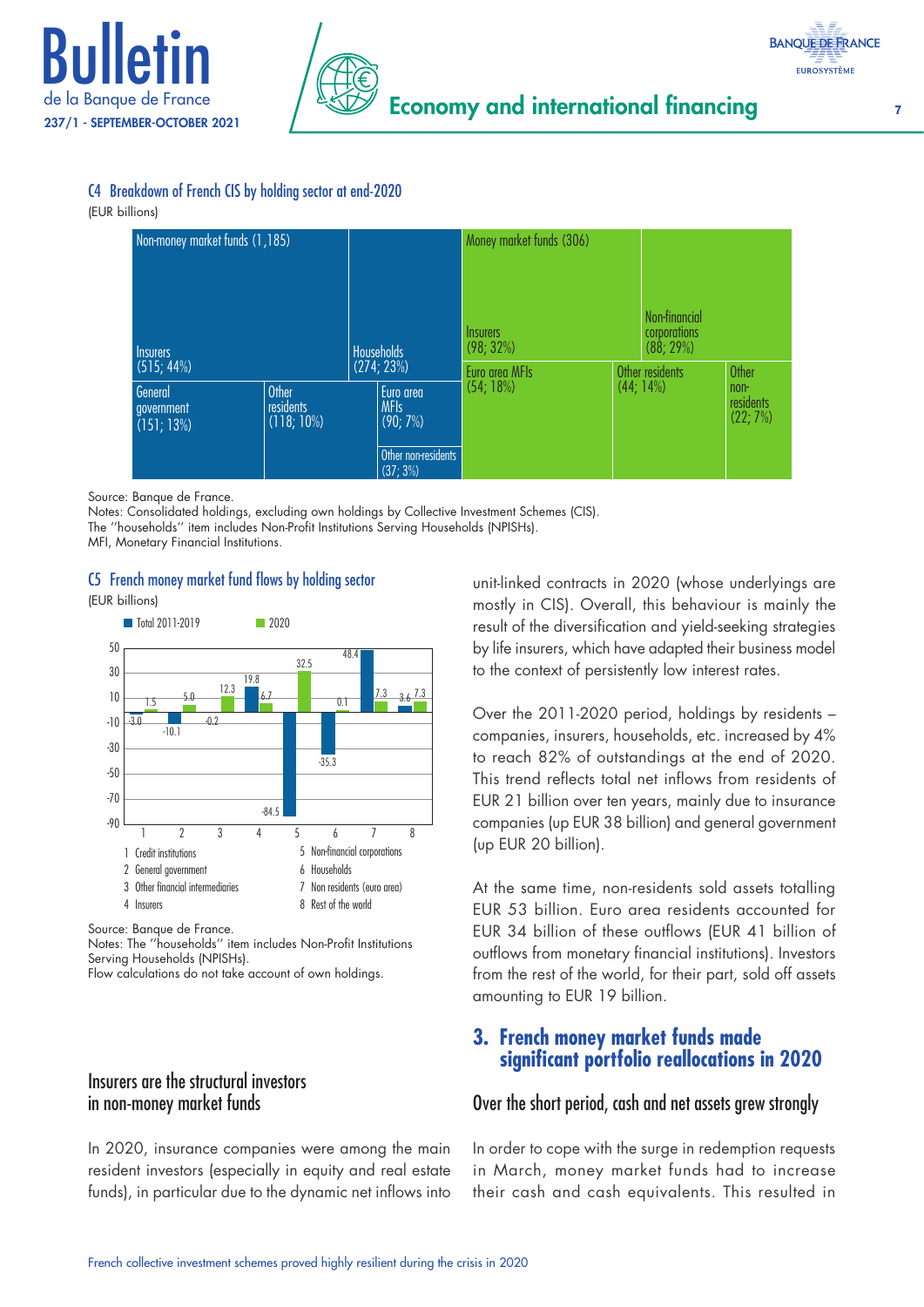

an increase in the share of deposits, which then continued throughout 2020. French money market funds therefore now have excess liquidity to cope with potential further redemptions. At the same time, they favoured short-term securities in their portfolio (see Chart 6).

Hence, March marked a break with the previously stable allocation in deposits, which averaged 11% of the total balance sheet over the past years. They doubled in 2020 to 22% at the end of the year. This is also the case in Luxembourg and Ireland, although to a lesser extent than in France (see Chart 7).

In 2020, there was also a reversal in the average allocation of short- and long-term securities. After net divestments of around EUR 59 billion between 2011 and 2019, French funds have invested EUR 41 billion in these short-term securities in 2020. At the same time, their investments in long-term securities resulted in net sales by EUR 18 billion, compared with net acquisitions of EUR 21 billion over the 2011-2019 period.

In parallel, the massive redemptions in March generated tensions in short-term liquid assets, which declined on average in value by about 9%. This was due to a reduction in the supply of securities in the

#### (EUR billions) 450 **Long-term debt securities Deposits and loans Others (equities, other receivables, CIS shares/units)** Short-term debt securities

C6 Changes in the assets of French money market funds, 2010‑2020

## $-50$   $-7010$ 50 150 250 350 2010 2011 2012 2013 2014 2015 2016 2017 2018 2019 2020

Sources: Banque de France, European Central Bank.

#### C7 Outstanding deposits of money market funds at end ‑2020 and their changes over the year

(EUR billions)



Sources: Banque de France, European Central Bank. Note: For France, outstanding deposits of Collective Investment Schemes (CIS) totalled EUR 91.7 billion at the end of 2020, rising by 138% over 2020.

money market and other debt markets, as well as to the difficulties that some funds experienced in selling their securities.

## Portfolios also shifted into government debt securities.

At the same time, this crisis period resulted in a EUR 24 billion increase in government debt securities held in the funds' portfolios. Throughout the post-crisis period, there has been a constant search for safer investments and higher-quality government securities.

Therefore, investments in this asset class accounted for all net purchases of securities (EUR 25 billion) while other assets were shunned. As a result, their share in total assets increased from 2% to 11% year-on-year.

## **4 The structure of non‑money market fund portfolios remained stable**

## The structure of instruments in the assets of French non‑money market funds has changed little over ten years

Money market funds did not make any reallocations between short-term and long-term securities in 2020, as opposed to money market funds. These two categories of securities recorded total outflows of EUR 5 billion.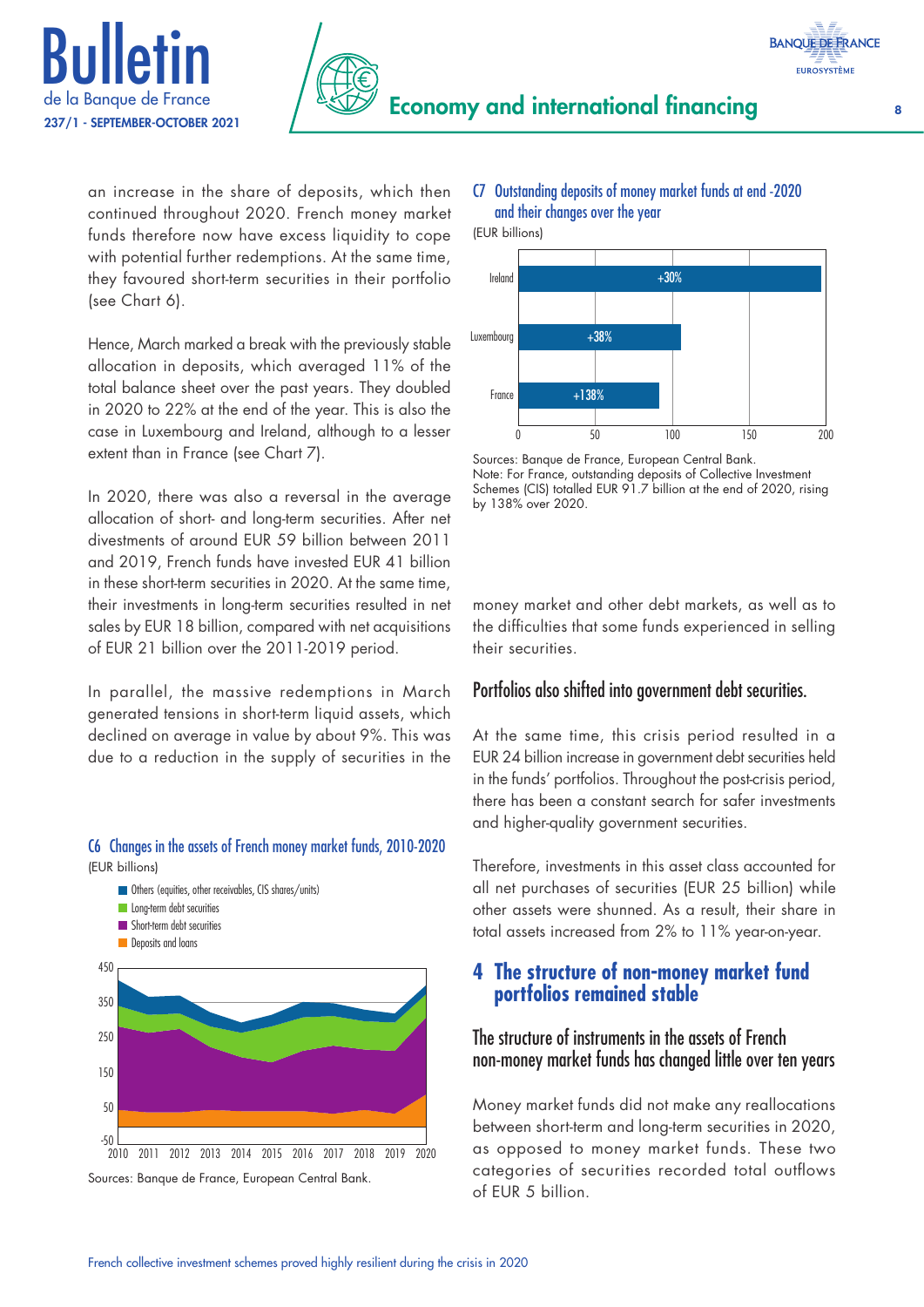



Similarly, deposits and other net investments showed very minor net outflows of EUR 2 billion. Conversely, investments in real estate and equities recorded significant inflows of EUR 7 billion each.

Over the long term, non-money market funds in France have not been affected by a major change in the structure of portfolios and their number has decreased slightly (see Box 3 below). However, due to the growth of real estate funds, non-financial assets have increased significantly. Their share in total assets thus increased from 2.5% at the end of 2010 to 6.6% at the end of 2020.

As regards the geographical breakdown of investments, there were also only marginal adjustments. Between the end of 2010 and the end of 2020, securities of euro area issuers increased by three percentage points in relation to the overall securities portfolio, representing 33% at the end of 2020. This reallocation was to the detriment of resident securities (-1 percentage point) and to those of the rest of the world (-2 percentage points), reflecting the growing integration of European capital markets (see Table 1 below).

## In the euro area, portfolio structures are heterogeneous and less inert than in France

Equities and debt securities are the two main asset classes in the portfolio of non-money market funds throughout the euro area. However, the composition of assets varies greatly across countries (see Chart 8). Over the long term, there have been significant changes in the average portfolio structure, particularly in Ireland and Germany.

The share of equities in total assets varies greatly from country to country (see Chart 9), with 45% for the Netherlands, 42% for Luxembourg, but only 22% for Germany. In Ireland, the share of equities stood at 37% in 2020, although it had fallen markedly over ten years (-9 percentage points).

Debt securities are highly represented in Germany (44%) and Ireland (42%). In Germany, however, the share of this asset class has fallen by eight percentage points since the end of 2010. The Netherlands had the lowest share in 2020 (17%) due to a sharp decline since 2011 (-14 percentage points).

Outstandings of CIS shares/units increased significantly in Germany, rising by nine percentage points.

Non-financial assets, consisting mainly of real estate in the portfolios of non-money market funds, are low, except in Italy (22%), Germany (8%) and France (7%).

#### C8 Portfolio composition of euro area non‑money market funds in 2020



Sources: Banque de France, European Central Bank.

#### C9 Share of equities in the portfolios of CIS in the five largest euro area countries at the end of 2020

(x-axis: equities, y-axis: other instruments; EUR billion)



Sources: Banque de France, European Central Bank. Note: Luxembourg (green) holds EUR 2,052 billion in equities (x-axis) and EUR 2,900 billion in other instruments (y-axis). The size of the disks represents the total assets under management.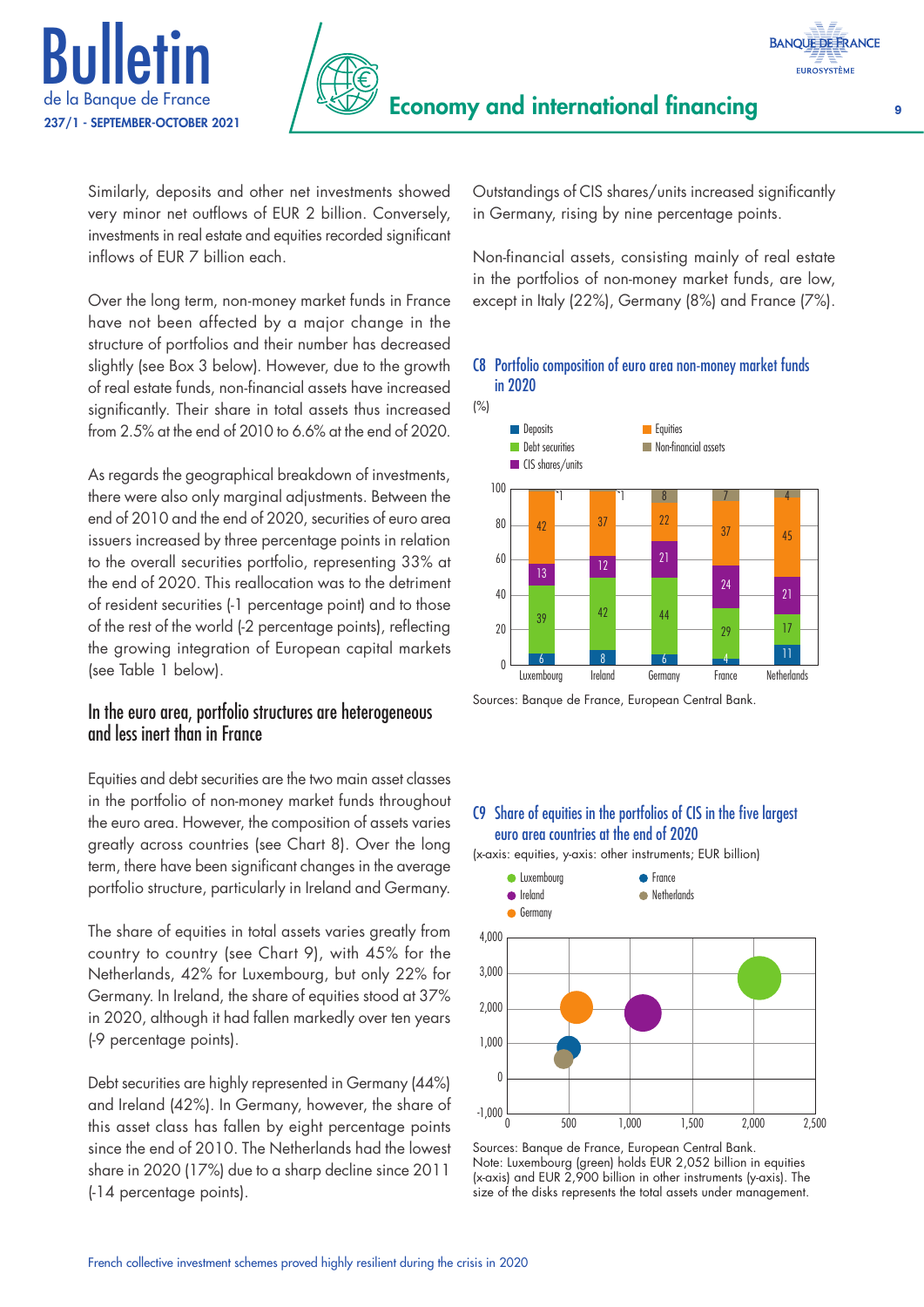



In geographical terms (see Table 1), the structure of euro area CIS portfolios diverges quite significantly. While Irish and Luxembourg funds are mainly invested in securities issued by the rest of the world, German funds have a fairly balanced structure, while France has a stronger domestic bias (49% resident securities). This is due to the high proportion of "funds of funds" – i.e. a significant proportion of assets invested in other funds – in most French funds and also to the good coverage of managers' investment needs by the French debt and equity market. In 2020, the trend for each country was confirmed, but with a greater diversification towards international, non-euro area securities.

#### T1 Breakdown of euro area non‑money market funds' portfolios by geographical area of securities issuance

(Outstandings in %; flows in EUR billion).

|            |          |              | Outstandings at end-2020 | <b>Flows 2020</b> |              |                      |  |
|------------|----------|--------------|--------------------------|-------------------|--------------|----------------------|--|
|            | Resident | Euro<br>area | Rest of<br>the world     | <b>Resident</b>   | Euro<br>area | Rest of<br>the world |  |
| Luxembourg | 12       | 27           | 61                       | 14                | $-14$        | 104                  |  |
| Ireland    |          | 15           | 76                       | 20                | 23           | 131                  |  |
| Germany    | 28       | 38           | 35                       | 26                | 16           | 22                   |  |
| France     | 49       | 33           | 18                       | 7                 | -11          | 4                    |  |
| Other      | 22       | 35           | 43                       | 7Δ                | 37           | 260                  |  |

Source: Banque de France.

Note: Luxembourg funds hold 12% of their assets in securities issued in Luxembourg, 27% in the euro area and 61% in the rest of the world.

#### BOX 3

#### Money market and non‑money market funds have significantly different structures

Over the last ten years, money market funds in France and the euro area have become increasingly concentrated. Average assets under management by individual Collective Investment Schemes (CIS) have grown significantly, up 342% for France (from EUR 722 million in 2011 to EUR 3.2 billion in 2020), and up 330% for the euro area (EUR 3.4 billion in 2020, see Chart a). This very robust growth in average outstandings contrasts with the trend in total outstandings, which increased very modestly, particularly in France (12% over ten years), thus reflecting a significant decline in the number of funds. Indeed, they have fallen by three-fold in the euro area and by four-fold in France. This development can be explained by the concentration of the product ranges. The aim is to reduce fixed costs within management companies in a context of declining returns. This drop has been even more pronounced since 2018, due to the new European regulations that impose very short-term liquidity constraints (daily and weekly liquidity ratios). Over ten years, the European money market has become increasingly concentrated. Luxembourg, Ireland and France now account for 99% of the euro area's outstandings (compared to 94% in 2011).

The market for non-money market funds is much less concentrated, with average assets under management of EUR 221 million in the euro area, which is 15 times lower than for money market funds (see Chart b). Furthermore, total euro area outstandings are growing faster than average assets under management due to an increase in the number of funds. France is the only country where the number of funds has decreased slightly over ten years. Despite this decline resulting from the desire to streamline costs, French funds remain small compared to the rest of the European top 5: on average, a French fund manages EUR 132 million, compared to EUR 265 million on average for a Luxembourg fund, EUR 344 million for an Irish fund and EUR 476 million for a Dutch fund.

…/…